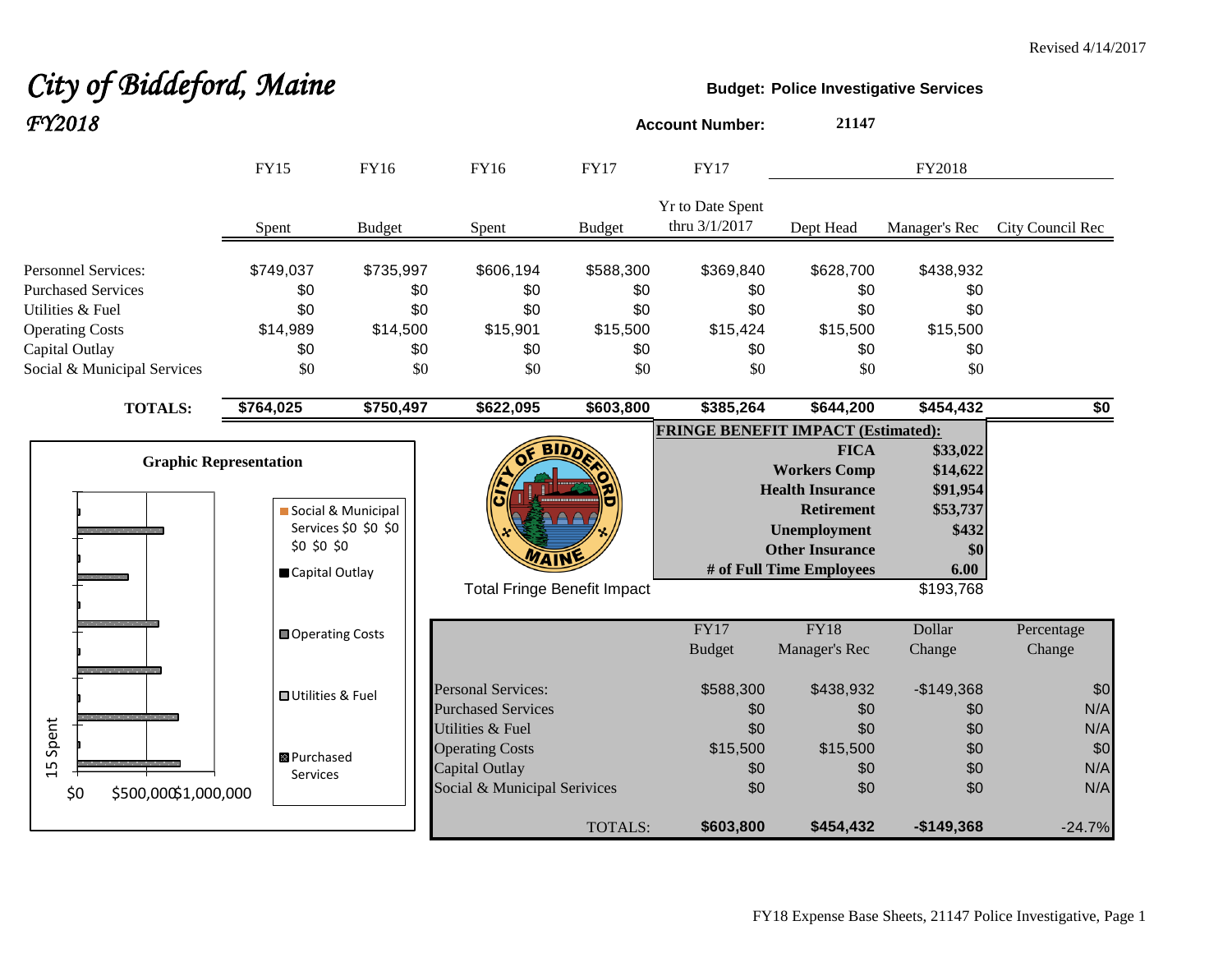## FY2018 Personnel Services

| Account       |                                     | <b>FY15</b> | <b>FY16</b>   | FY16        | <b>FY17</b>   | <b>FY17</b>             | FY2018    |           |
|---------------|-------------------------------------|-------------|---------------|-------------|---------------|-------------------------|-----------|-----------|
| Number        | Description                         | Spent       | <b>Budget</b> | Spent       | <b>Budget</b> | <b>Yr to Date Spent</b> | Dept Head | Mgr's Rec |
|               | 60105 F-T Employee Wage Exp         | \$509,478   | \$509,893     | \$409,670   | \$394,027     | \$246,338               | \$408,162 | \$408,162 |
|               | 60111 Overtime Wage Expense         | \$28,390    | \$20,010      | \$25,305    | \$15,730      | \$13,587                | \$24,000  | \$18,000  |
|               | 60112 Extra Holiday Pay Exp         | \$0         | \$0           | \$0         | \$7,549       | \$0                     | \$7,820   | \$5,500   |
|               | 60127 Health Club Dues              | \$120       | \$120         | \$120       | \$120         | \$120                   | \$120     | \$120     |
|               |                                     |             |               |             |               |                         |           |           |
|               | 60201 FICA/Medicare-ER Share Exp    | \$39,952    | \$40,772      | \$31,989    | \$32,219      | \$19,286                | \$33,696  | \$0       |
|               | 60202 MPERS-Employer Share Exp      | \$52,258    | \$52,175      | \$43,065    | \$40,252      | \$29,022                | \$53,737  | \$0       |
|               | 60203 457 Plan-Employer Share Exp   | \$2,955     | \$3,065       | \$3,006     | \$3,853       | \$751                   | \$0       | \$0       |
|               | 60211 NNEBT Ins Employer Share Ex   | \$110,534   | \$103,212     | \$87,408    | \$85,340      | \$54,539                | \$91,954  | \$0       |
|               | 60216 Delta Dental ER Share         | \$0         | \$0           | \$0         | \$0           | \$0                     | \$0       | \$0       |
|               | 60217 RHSA Plan ER Share            | \$0         | \$0           | \$330       | \$1,560       | \$748                   | \$1,560   | \$0       |
|               | 60230 Clothing/Uniforms Expense     | \$3,100     | \$4,500       | \$3,386     | \$5,400       | \$4,855                 | \$5,400   | \$5,400   |
|               | 60251 Conferences/Training Expense  | \$1,849     | \$2,000       | \$1,589     | \$2,000       | \$594                   | \$2,000   | \$1,500   |
|               | 60256 Dues/Memberships Expense      | \$400       | \$250         | \$325       | \$250         | \$0                     | \$250     | \$250     |
| <b>Totals</b> |                                     | \$749,037   | \$735,997     | \$606,194   | \$588,300     | \$369,840               | \$628,700 | \$438,932 |
|               | <b>FY2018 Other Operating Costs</b> |             |               |             |               |                         |           |           |
| Account       |                                     | <b>FY15</b> | FY16          | <b>FY16</b> | <b>FY17</b>   | <b>FY17</b>             | FY2018    |           |
| Number        | Description                         | Spent       | <b>Budget</b> | Spent       | <b>Budget</b> | <b>Yr to Date Spent</b> | Dept Head | Mgr's Rec |
|               | 60500 Admin/Office Supp/Eqt Non-Ca  | \$2,719     | \$2,500       | \$2,379     | \$2,500       | \$2,223                 | \$2,500   | \$2,500   |
|               | 60501 Operating Supp/Eqt Non-Cap    | \$12,269    | \$12,000      | \$13,523    | \$13,000      | \$13,202                | \$13,000  | \$13,000  |
| Totals        |                                     | \$14,989    | \$14,500      | \$15,901    | \$15,500      | \$15,424                | \$15,500  | \$15,500  |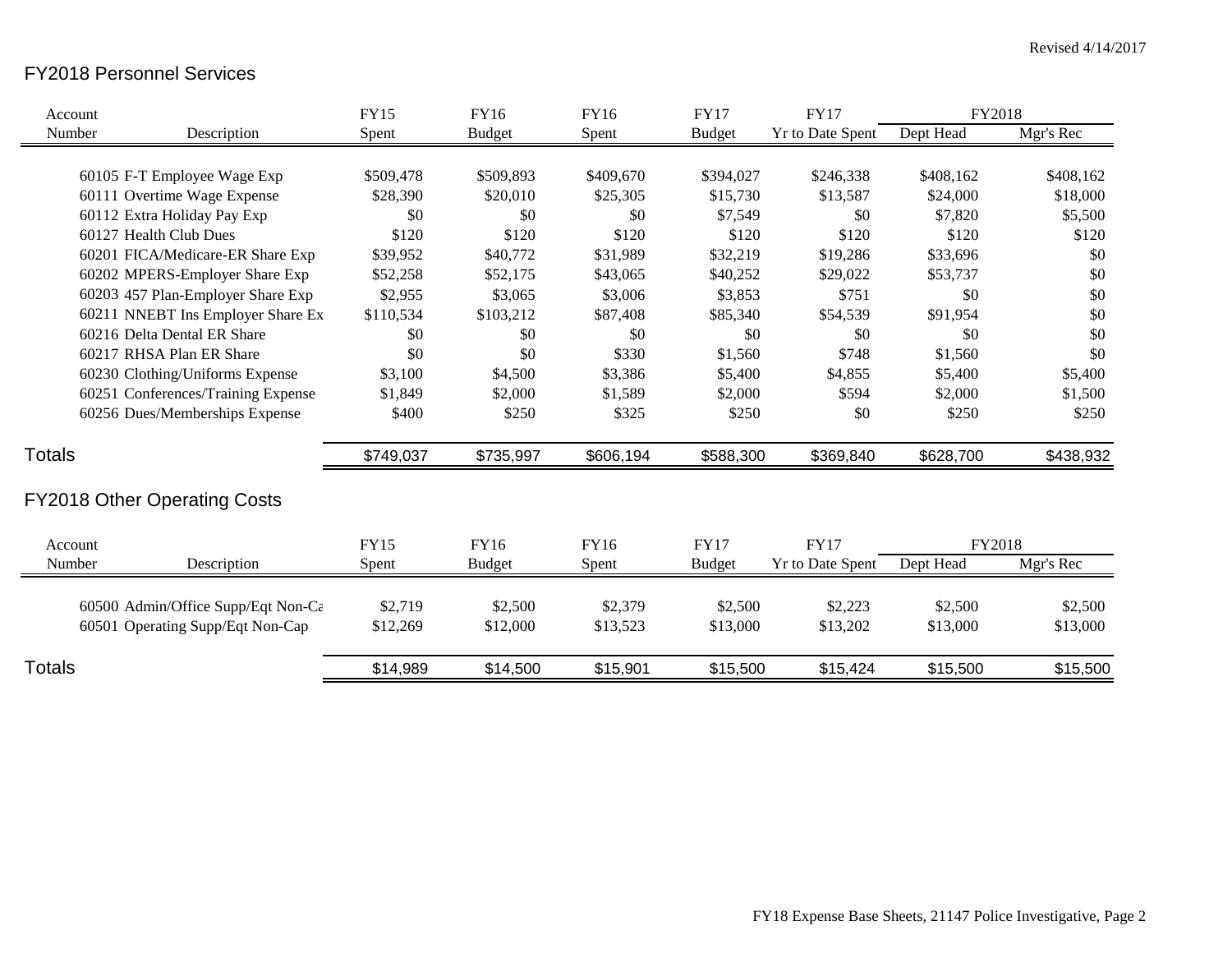

April 14, 2017 **Department:** Police Investigative Services

Account Title: F-T Employee Wage Exp

Department Number: 21147 Account Number: 60105

| FY2015       | FY 2016       | FY 2016      | FY 2017       | FY 2017       |
|--------------|---------------|--------------|---------------|---------------|
| Actual       | <b>Budget</b> | Actual       | <b>Budget</b> | Est. Expended |
|              |               |              |               |               |
| \$509,478.04 | \$509,893.00  | \$409,669.88 | \$394,027.00  | \$394,027.00  |

| FY-2018       | Department   | City Mgr       | Council | Increase    |
|---------------|--------------|----------------|---------|-------------|
|               | Reauest      | Recommendation | Action  | (Decrease)  |
| <b>Budget</b> | \$408,162.24 | \$408,162.24   |         | \$14,135.24 |

**Support for Budget Request:** Provide justification for the budget request using as much detail as possible

 to support it. Examples of acceptable support include unit costs, quantity estimates, price quotes, etc. Requests based solely on a percentage increase above the previous budget will not be accepted. Use additional sheets if necessary.

The FY17 was significally reduced due to a vacant position and one employee on FMLA.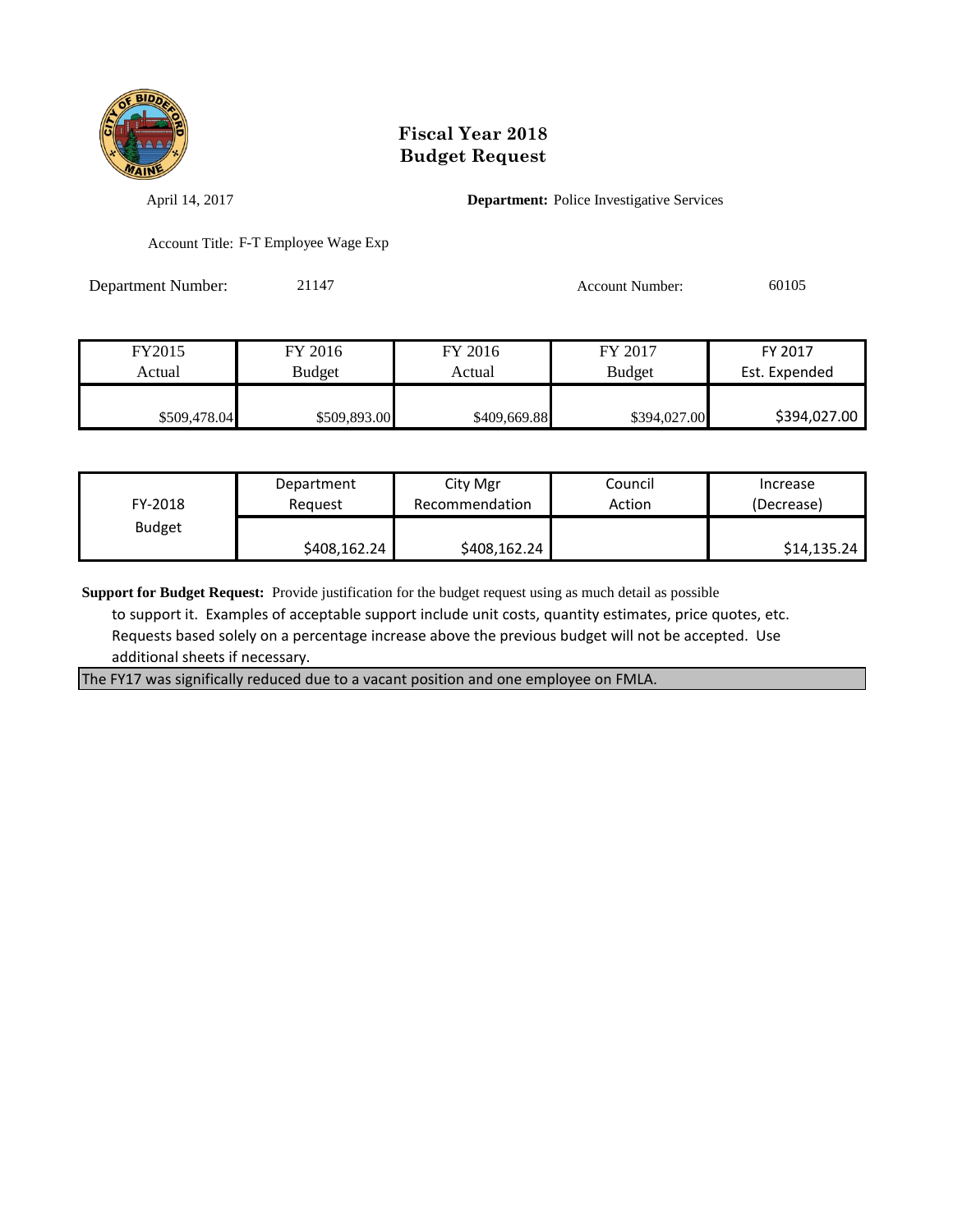#### DEPARTMENT PERSONAL SERVICES BUDGET WORKSHEET Fiscal Year 2018 BUDGET

| DEPARTMENT:           | 21147        | Police Investigative Services |                   |           |                     |                |                        |
|-----------------------|--------------|-------------------------------|-------------------|-----------|---------------------|----------------|------------------------|
|                       |              |                               | <b>YEAREND</b>    |           |                     |                |                        |
|                       |              |                               | <b>ANNUALIZED</b> |           | <b>CITY MANAGER</b> | <b>COUNCIL</b> |                        |
| <b>CLASSIFICATION</b> | <b>RANGE</b> | <b>POSITION</b>               | <b>TOTAL</b>      | REOUESTED | RECOMMEND.          | APPROP.        | <b>NAME</b>            |
|                       |              |                               |                   |           |                     |                |                        |
| Evidence Technician   |              |                               | 64,438.40         | 65,918.16 | 65,918.16           |                | <b>MATTHEW BALDWIN</b> |
| Detective             |              |                               | 67,558.40         | 69,133.68 | 69,133.68           |                | <b>SHAWN CLOUTIER</b>  |
| Detective             |              |                               | 61,984.00         | 63,412.56 | 63,412.56           |                | <b>JOHN GILL</b>       |
| Sergeant              |              |                               | 75,337.60         | 77,151.60 | 77,151.60           |                | PHILIP GREENWOOD       |
| Detective             |              |                               | 67,558.40         | 69,133.68 | 69,133.68           |                | <b>ROBERT PERKINS</b>  |
| Detective             |              |                               | 61.984.00         | 63,412.56 | 63,412.56           |                | <b>JOHN QUARLES</b>    |

| TOTAL BUDGETED POSITIONS | 398,860.80 | 408,162.24 | 408,162.24 | 0.00 |
|--------------------------|------------|------------|------------|------|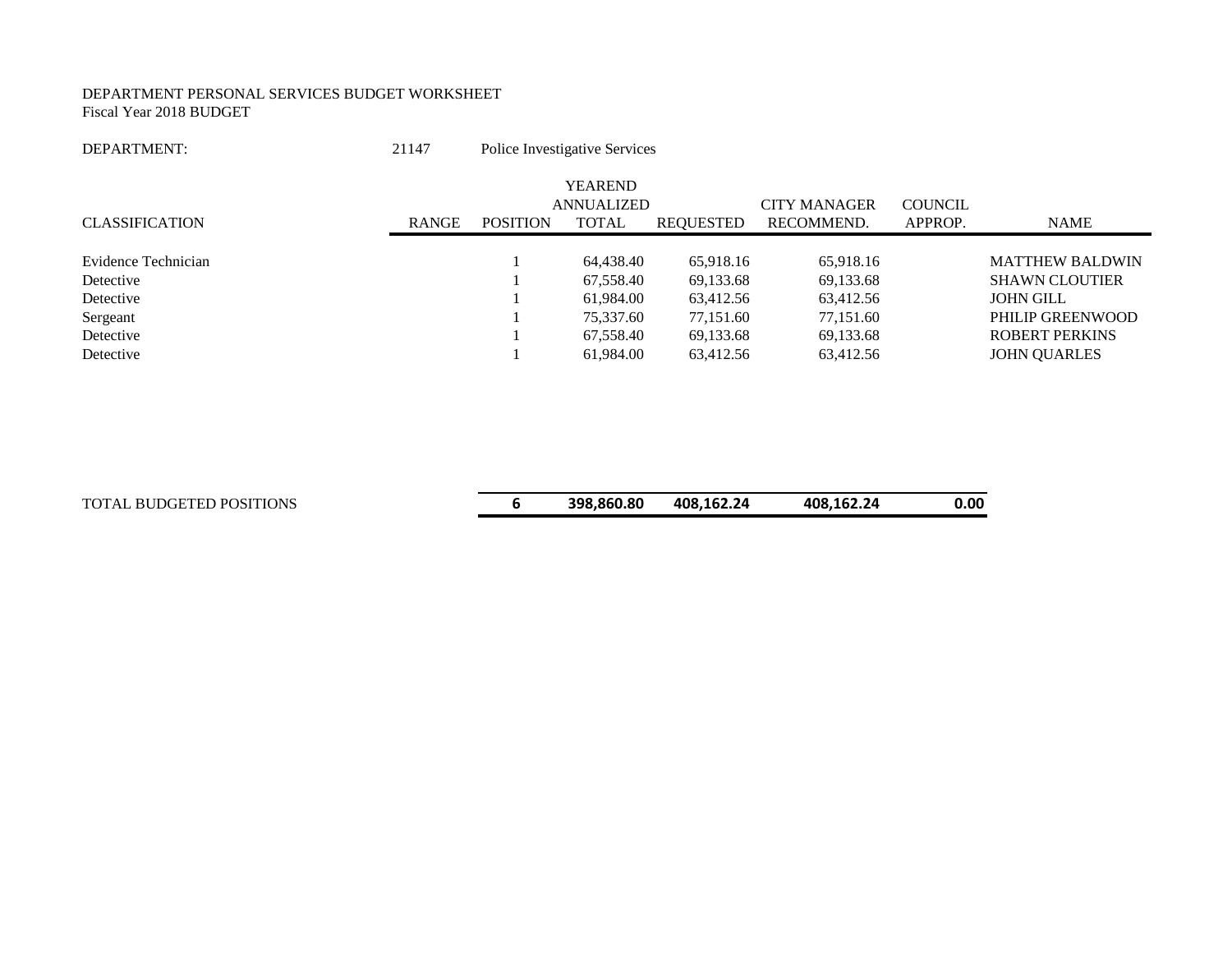

April 14, 2017 **Department:** Police Investigative Services

Account Title: Overtime Wage Expense

Department Number: 21147 Account Number: 60111

| FY2015      | FY 2016     | FY 2016     | FY 2017       | FY 2017       |
|-------------|-------------|-------------|---------------|---------------|
| Actual      | Budget      | Actual      | <b>Budget</b> | Est. Expended |
|             |             |             |               |               |
| \$28,390.38 | \$20,010.00 | \$25,305.36 | \$15,730.00   | \$15,730.00   |

| FY-2018       | Department  | City Mgr       | Council | Increase   |
|---------------|-------------|----------------|---------|------------|
|               | Reauest     | Recommendation | Action  | (Decrease) |
| <b>Budget</b> | \$24,000.00 | \$18,000.00    |         | \$2,270.00 |

**Support for Budget Request:** Provide justification for the budget request using as much detail as possible

 to support it. Examples of acceptable support include unit costs, quantity estimates, price quotes, etc. Requests based solely on a percentage increase above the previous budget will not be accepted. Use additional sheets if necessary.

Due to the high volume of more serious crimes.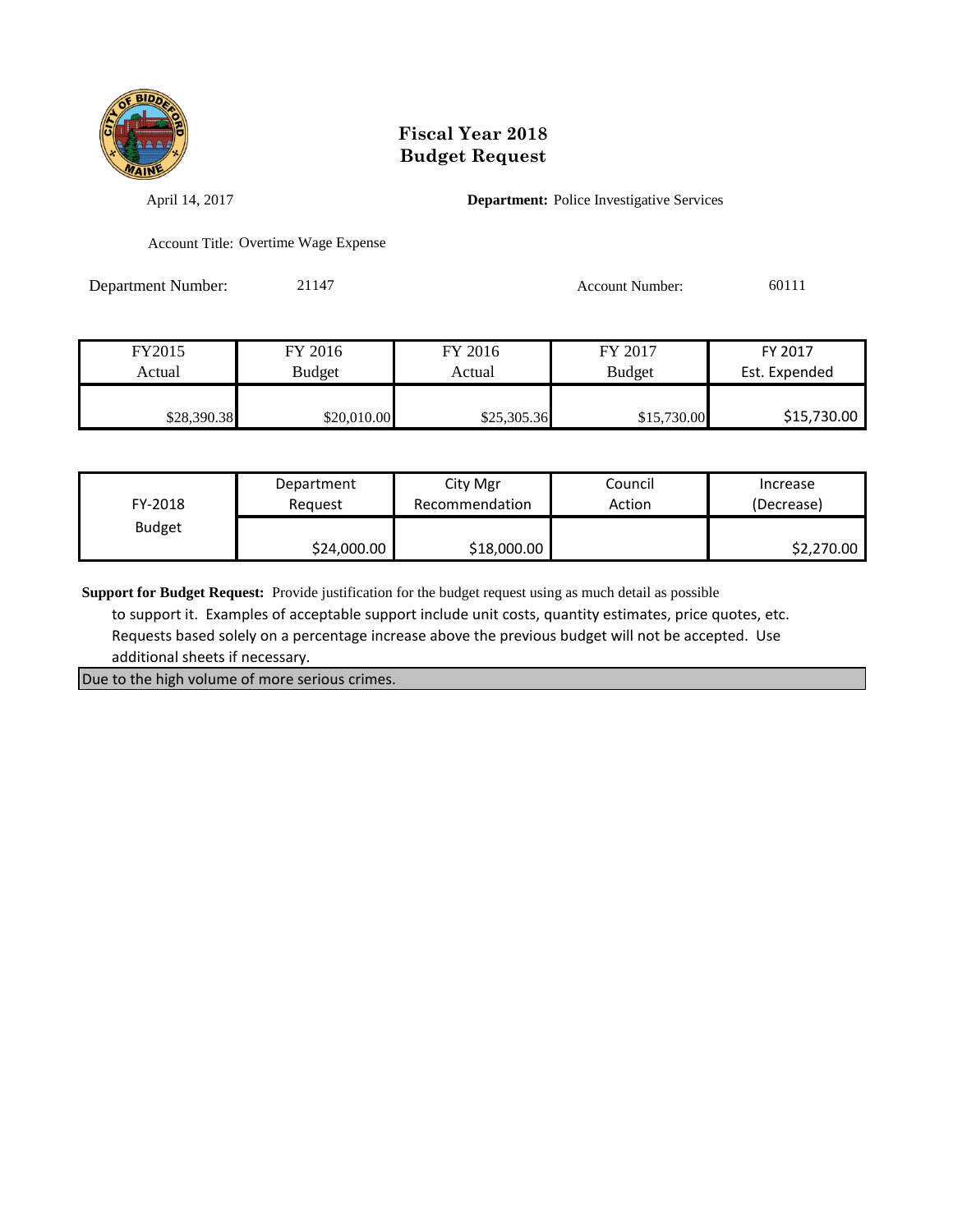

April 14, 2017 **Department:** Police Investigative Services

Account Title: Extra Holiday Pay Exp

Department Number: 21147 Account Number: 60112

| FY2015 | FY 2016       | FY 2016 | FY 2017       | FY 2017       |
|--------|---------------|---------|---------------|---------------|
| Actual | <b>Budget</b> | Actual  | <b>Budget</b> | Est. Expended |
|        |               |         |               |               |
| \$0.00 | \$0.00        | \$0.00  | \$7,549.00    | \$7,549.00    |

| FY-2018       | Department | City Mgr       | Council | Increase    |
|---------------|------------|----------------|---------|-------------|
|               | Reauest    | Recommendation | Action  | (Decrease)  |
| <b>Budget</b> | \$7,820.00 | \$5,500.00     |         | (52,049.00) |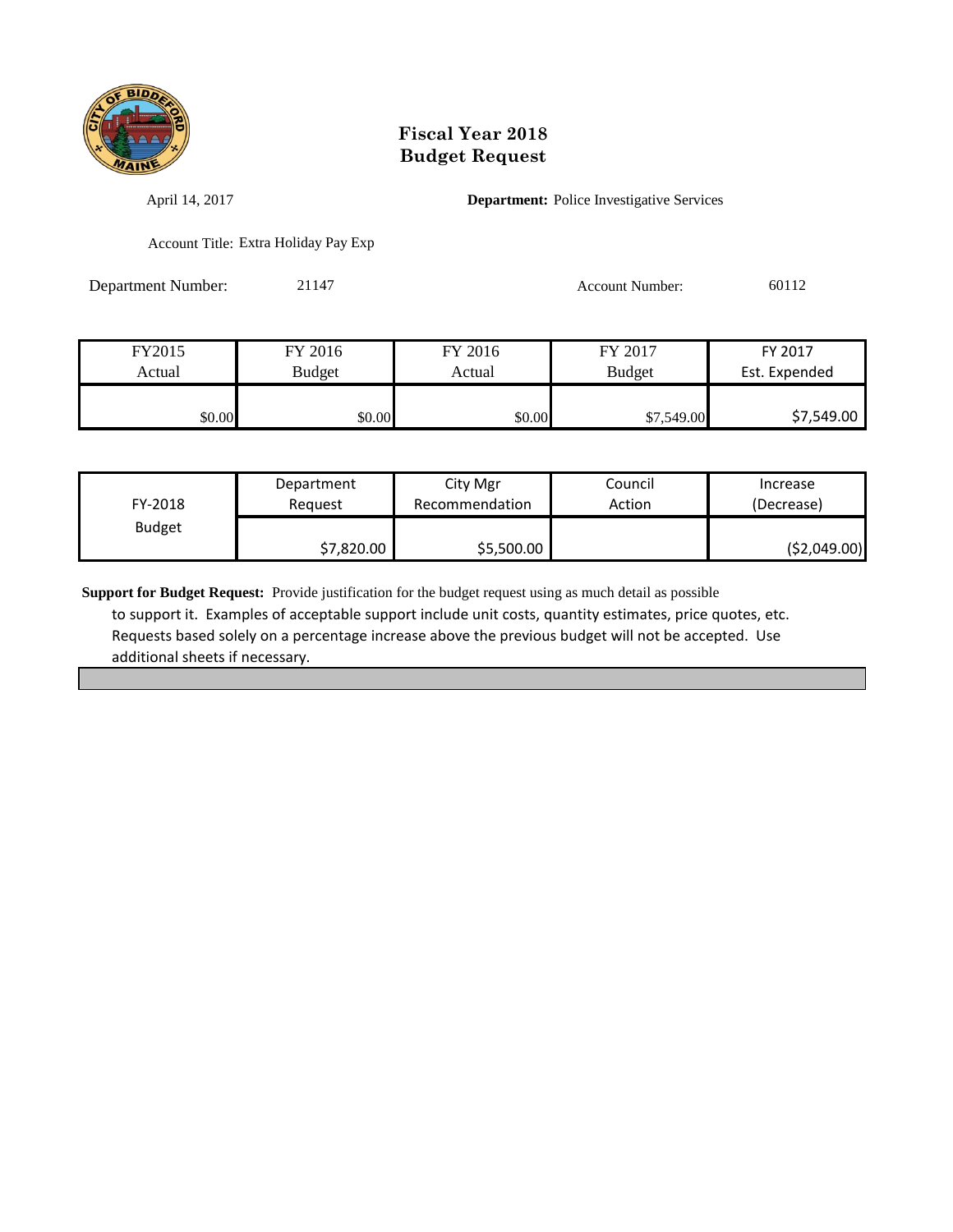

April 14, 2017 **Department:** Police Investigative Services

Account Title: Health Club Dues

Department Number: 21147 Account Number: 60127

| FY2015   | FY 2016       | FY 2016  | FY 2017       | FY 2017       |
|----------|---------------|----------|---------------|---------------|
| Actual   | <b>Budget</b> | Actual   | <b>Budget</b> | Est. Expended |
|          |               |          |               |               |
| \$120.00 | \$120.00      | \$120.00 | \$120.00      | \$120.00      |

| FY-2018       | Department | City Mgr       | Council | Increase   |
|---------------|------------|----------------|---------|------------|
|               | Reauest    | Recommendation | Action  | (Decrease) |
| <b>Budget</b> | S120.00 l  | \$120.00       |         | \$0.00     |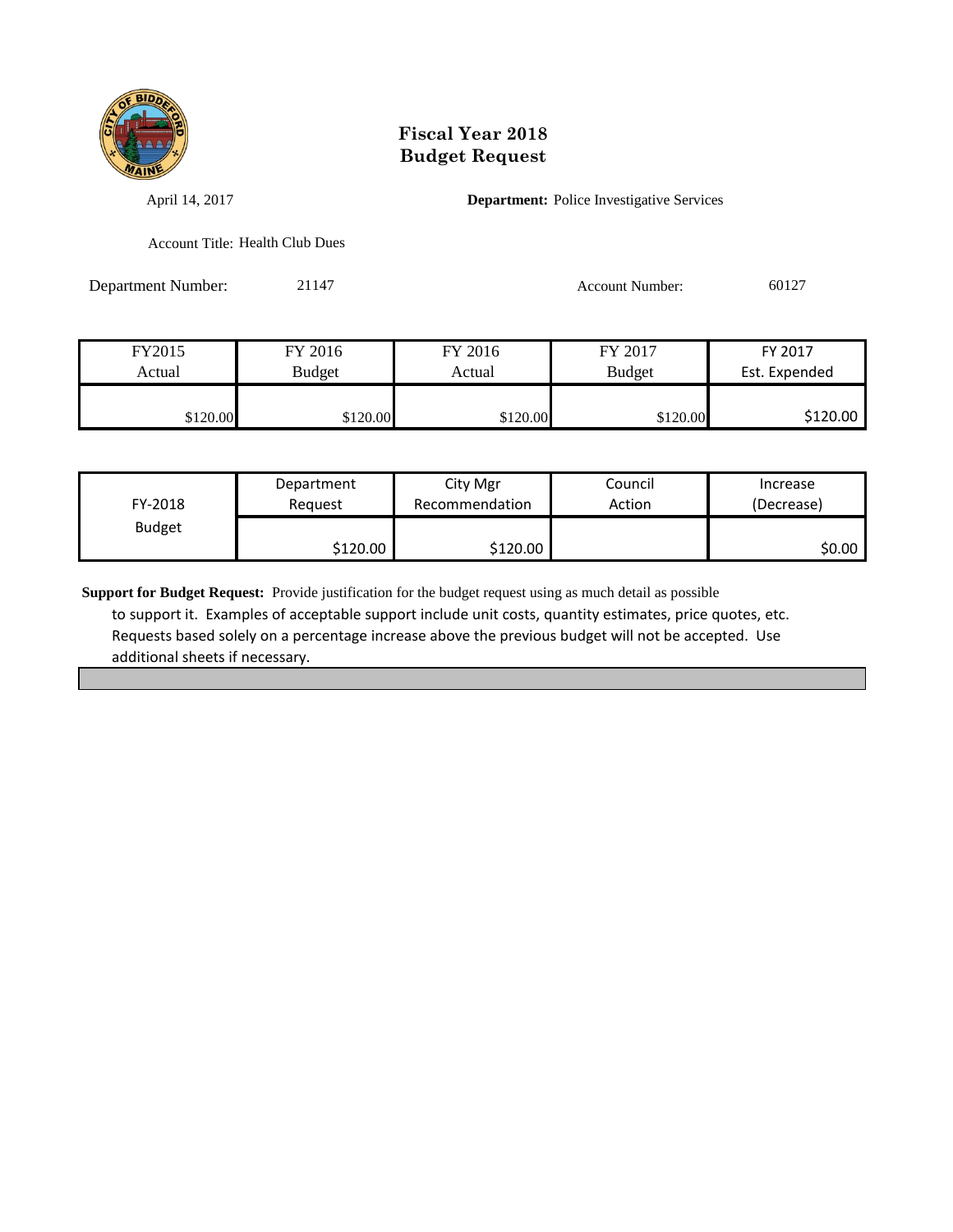

April 14, 2017 **Department:** Police Investigative Services

Account Title: FICA/Medicare-ER Share Exp

Department Number: 21147 Account Number: 60201

| FY2015      | FY 2016     | FY 2016     | FY 2017       | FY 2017       |
|-------------|-------------|-------------|---------------|---------------|
| Actual      | Budget      | Actual      | <b>Budget</b> | Est. Expended |
|             |             |             |               |               |
| \$39,952.38 | \$40,772.00 | \$31,989.45 | \$32,219.00   | \$32,219.00   |

| FY-2018       | Department  | City Mgr       | Council | Increase   |
|---------------|-------------|----------------|---------|------------|
|               | Reauest     | Recommendation | Action  | (Decrease) |
| <b>Budget</b> | \$33,696.04 | \$33,022.16    |         | \$803.16   |

**Support for Budget Request:** Provide justification for the budget request using as much detail as possible

 to support it. Examples of acceptable support include unit costs, quantity estimates, price quotes, etc. Requests based solely on a percentage increase above the previous budget will not be accepted. Use additional sheets if necessary.

Increase is due to contract wage increase.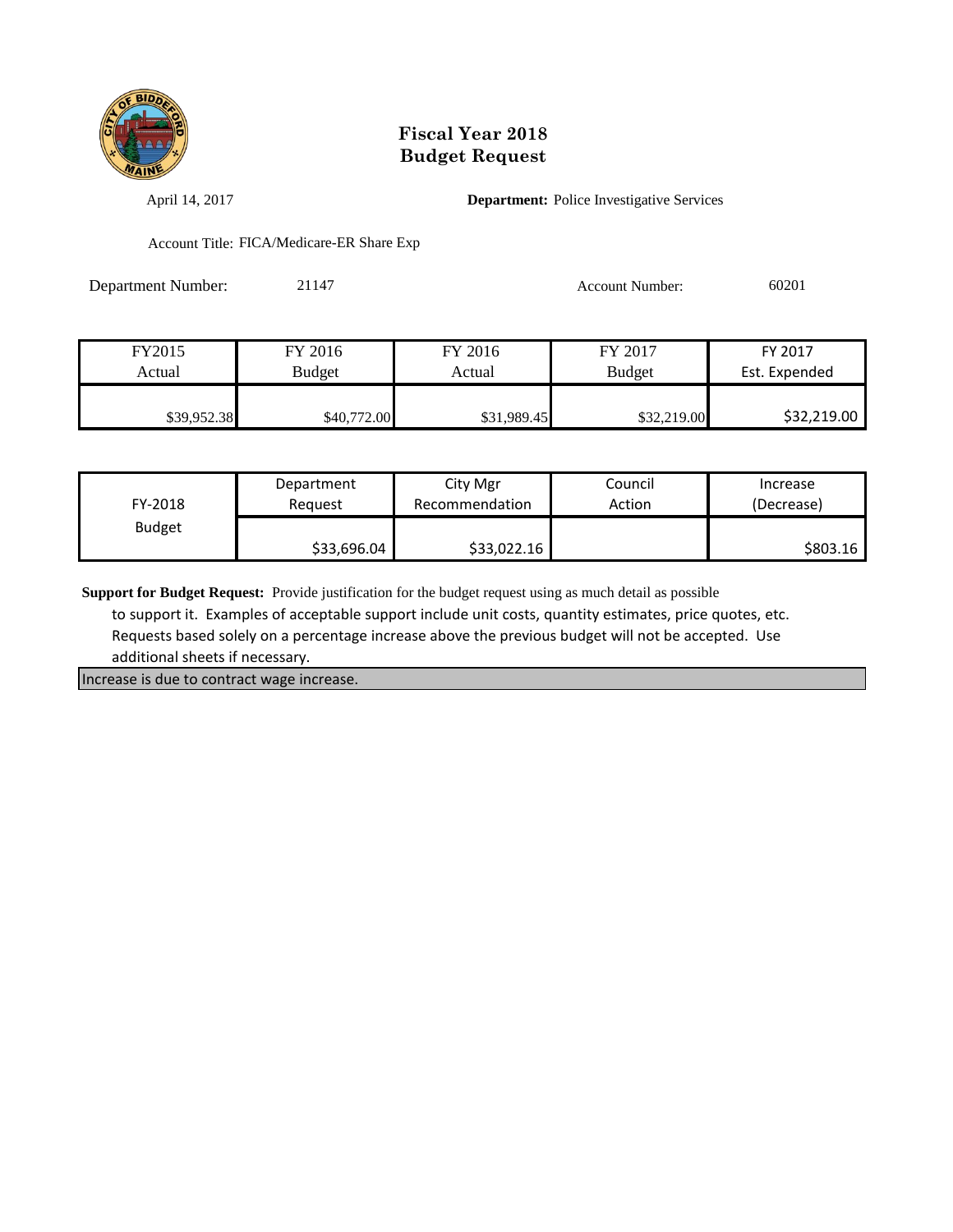

April 14, 2017 **Department:** Police Investigative Services

Account Title: MPERS-Employer Share Exp

Department Number: 21147 Account Number: 60202

| FY2015      | FY 2016     | FY 2016     | FY 2017       | FY 2017       |
|-------------|-------------|-------------|---------------|---------------|
| Actual      | Budget      | Actual      | <b>Budget</b> | Est. Expended |
|             |             |             |               |               |
| \$52,257.81 | \$52,175.00 | \$43,065.30 | \$40,252.00   | \$40,252.00   |

| FY-2018       | Department  | City Mgr       | Council | Increase    |
|---------------|-------------|----------------|---------|-------------|
|               | Reauest     | Recommendation | Action  | (Decrease)  |
| <b>Budget</b> | \$53,737.48 | \$53,737.48    |         | \$13,485.48 |

**Support for Budget Request: Provide justification for the budget request using as much detail as possible**

 to support it. Examples of acceptable support include unit costs, quantity estimates, price quotes, etc. Requests based solely on a percentage increase above the previous budget will not be accepted. Use additional sheets if necessary.

The increase is due to the detective that vacated the position was participating in the 457 plan and the replacement detective is with MPERS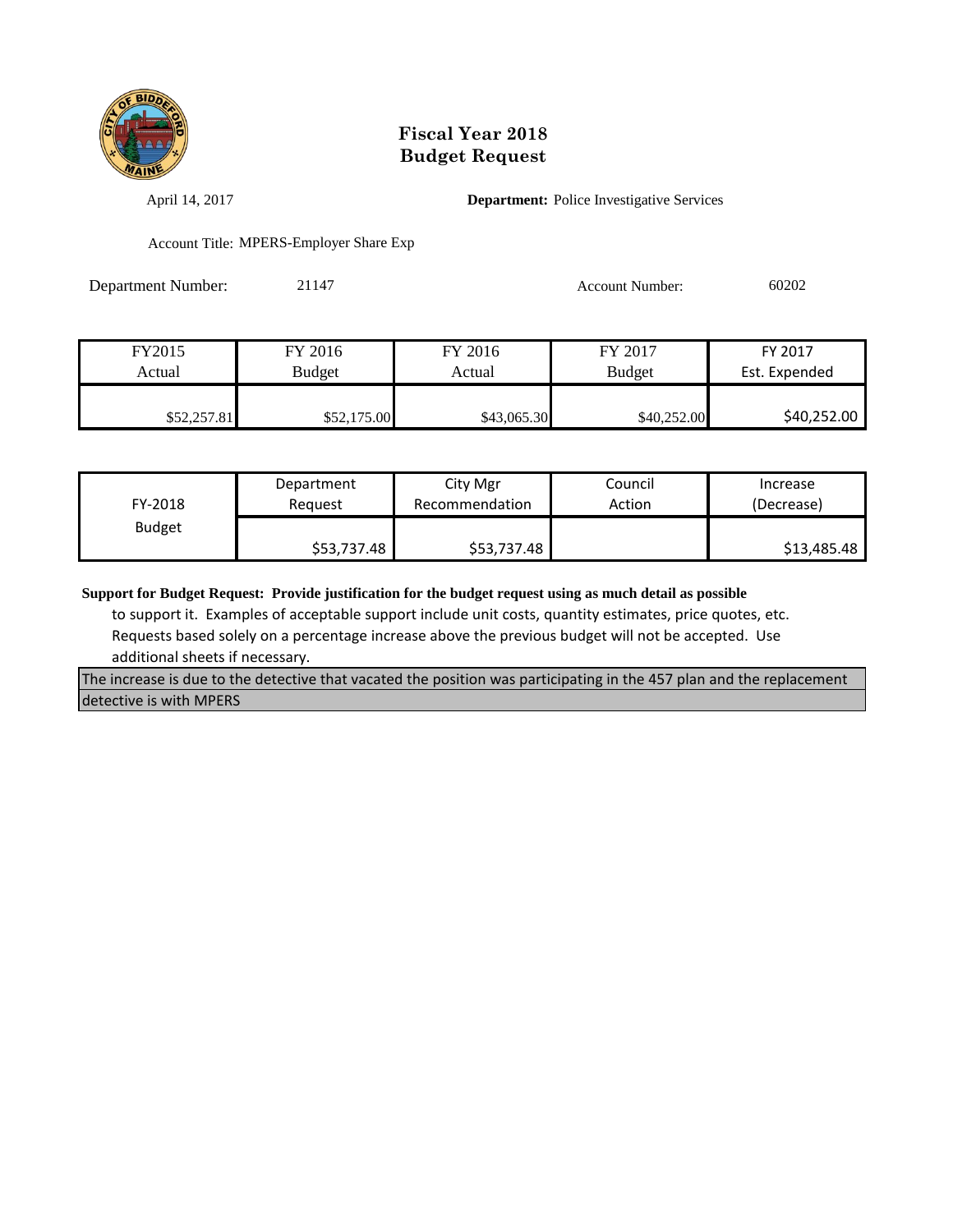

April 14, 2017 **Department:** Police Investigative Services

Account Title: 457 Plan-Employer Share Exp

Department Number: 21147 Account Number: 60203

| 60203 |
|-------|
|       |

| FY2015     | FY 2016    | FY 2016    | FY 2017       | FY 2017       |
|------------|------------|------------|---------------|---------------|
| Actual     | Budget     | Actual     | <b>Budget</b> | Est. Expended |
|            |            |            |               |               |
| \$2,954.82 | \$3,065.00 | \$3,006.25 | \$3,853.00    | \$3,853.00    |

| FY-2018       | Department | City Mgr       | Council | Increase    |
|---------------|------------|----------------|---------|-------------|
|               | Reauest    | Recommendation | Action  | (Decrease)  |
| <b>Budget</b> | \$0.00     | \$0.00         |         | (53,853.00) |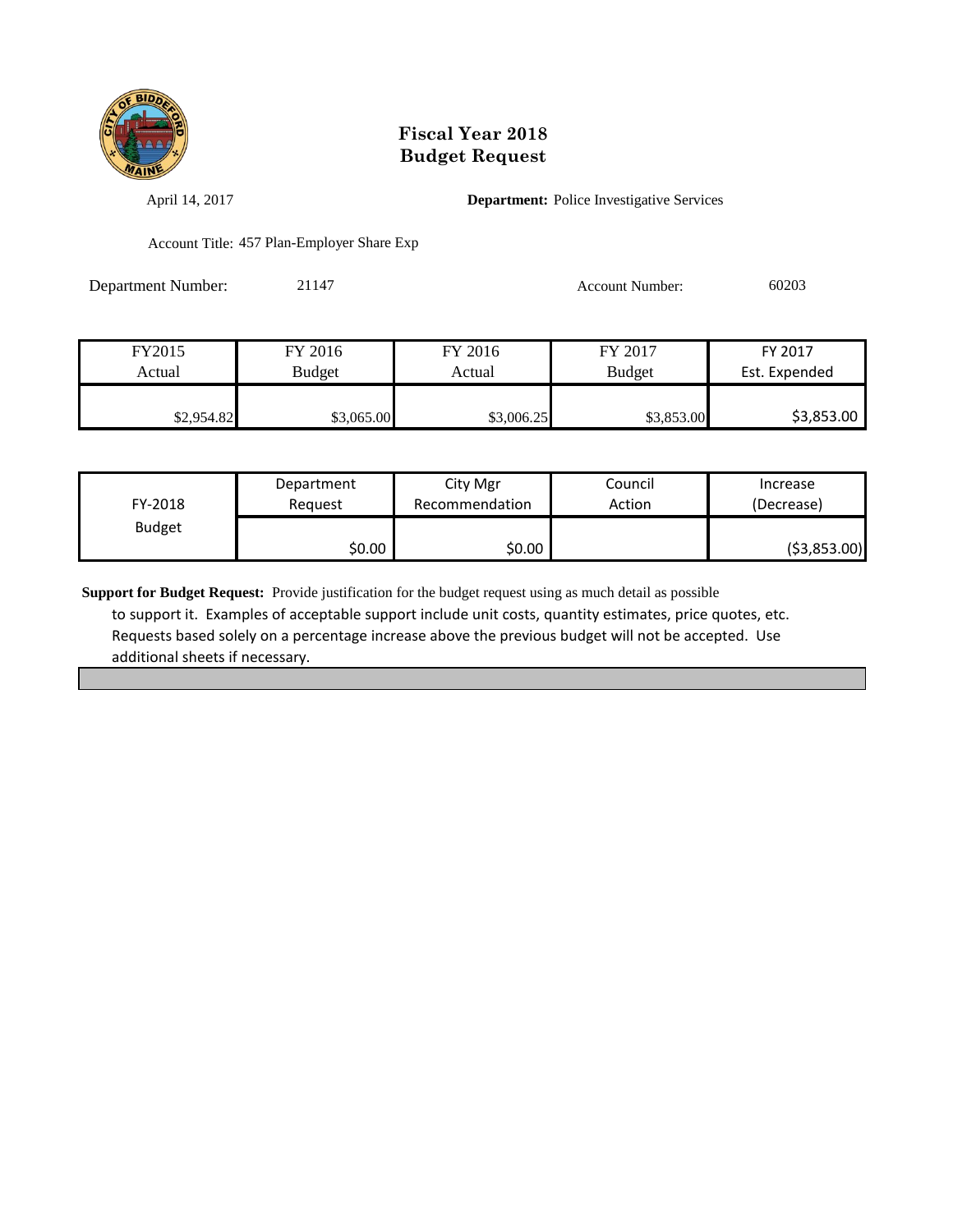

April 14, 2017 **Department:** Police Investigative Services

Account Title: NNEBT Ins Employer Share Exp

Department Number: 21147 Account Number: 60211

| FY2015       | FY 2016       | FY 2016     | FY 2017       | FY 2017       |
|--------------|---------------|-------------|---------------|---------------|
| Actual       | <b>Budget</b> | Actual      | <b>Budget</b> | Est. Expended |
|              |               |             |               |               |
| \$110,534.20 | \$103,212.00  | \$87,407.72 | \$85,340.00   | \$85,340.00   |

| FY-2018       | Department  | City Mgr       | Council | Increase   |
|---------------|-------------|----------------|---------|------------|
|               | Reauest     | Recommendation | Action  | (Decrease) |
| <b>Budget</b> | \$91,954.00 | \$91,954.00    |         | \$6,614.00 |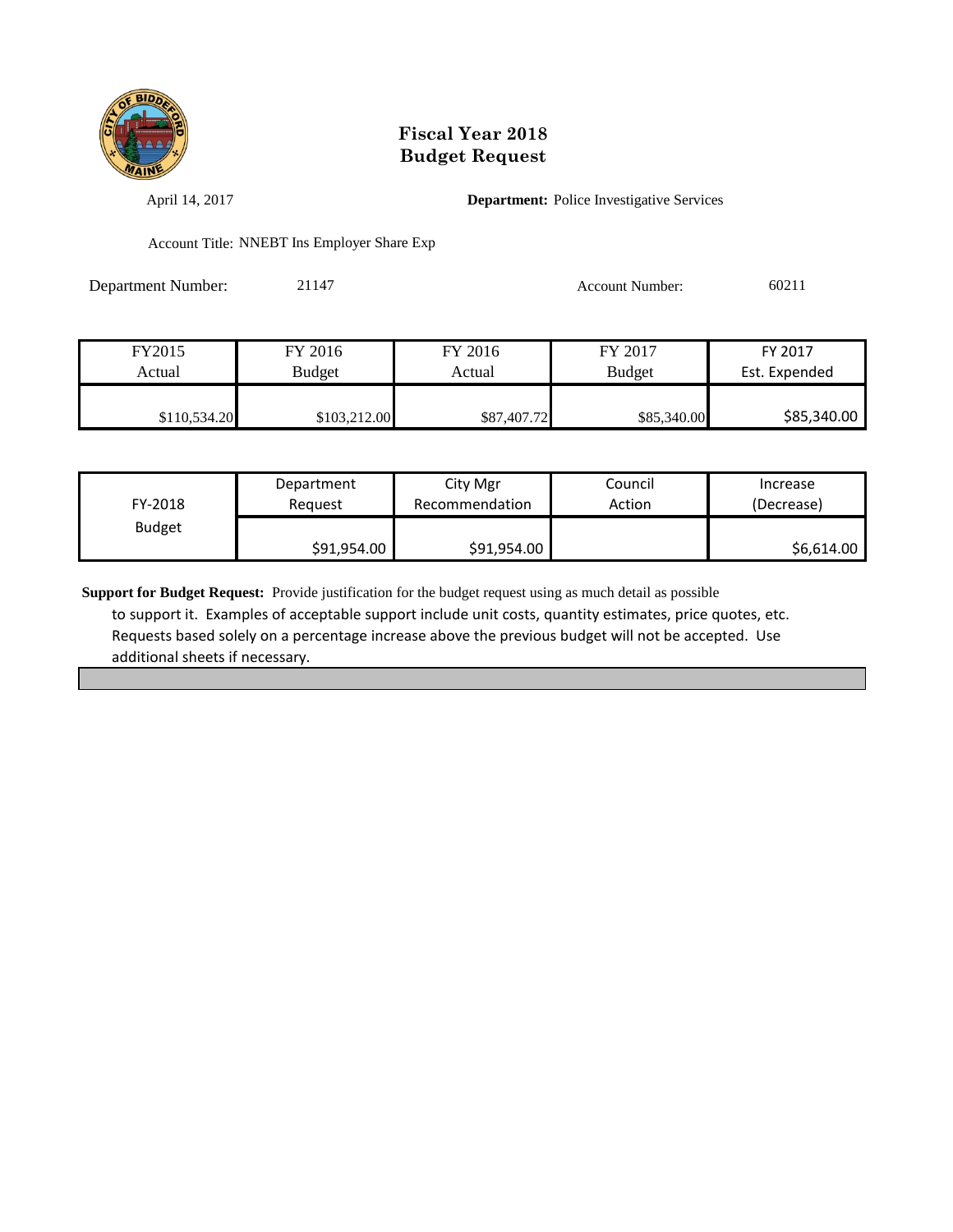

April 14, 2017 **Department:** Police Investigative Services

Account Title: Delta Dental ER Share

Department Number: 21147 Account Number: 60216

| FY2015 | FY 2016       | FY 2016 | FY 2017       | FY 2017       |
|--------|---------------|---------|---------------|---------------|
| Actual | <b>Budget</b> | Actual  | <b>Budget</b> | Est. Expended |
|        |               |         |               |               |
| \$0.00 | \$0.00        | \$0.00  | \$0.00        | \$0.00        |

| FY-2018       | Department | City Mgr       | Council | Increase   |
|---------------|------------|----------------|---------|------------|
|               | Reauest    | Recommendation | Action  | (Decrease) |
| <b>Budget</b> | \$0.00     |                |         | \$0.00     |

**Support for Budget Request:** Provide justification for the budget request using as much detail as possible

 to support it. Examples of acceptable support include unit costs, quantity estimates, price quotes, etc. Requests based solely on a percentage increase above the previous budget will not be accepted. Use additional sheets if necessary.

NNEBT coverage includes Dental and Optical.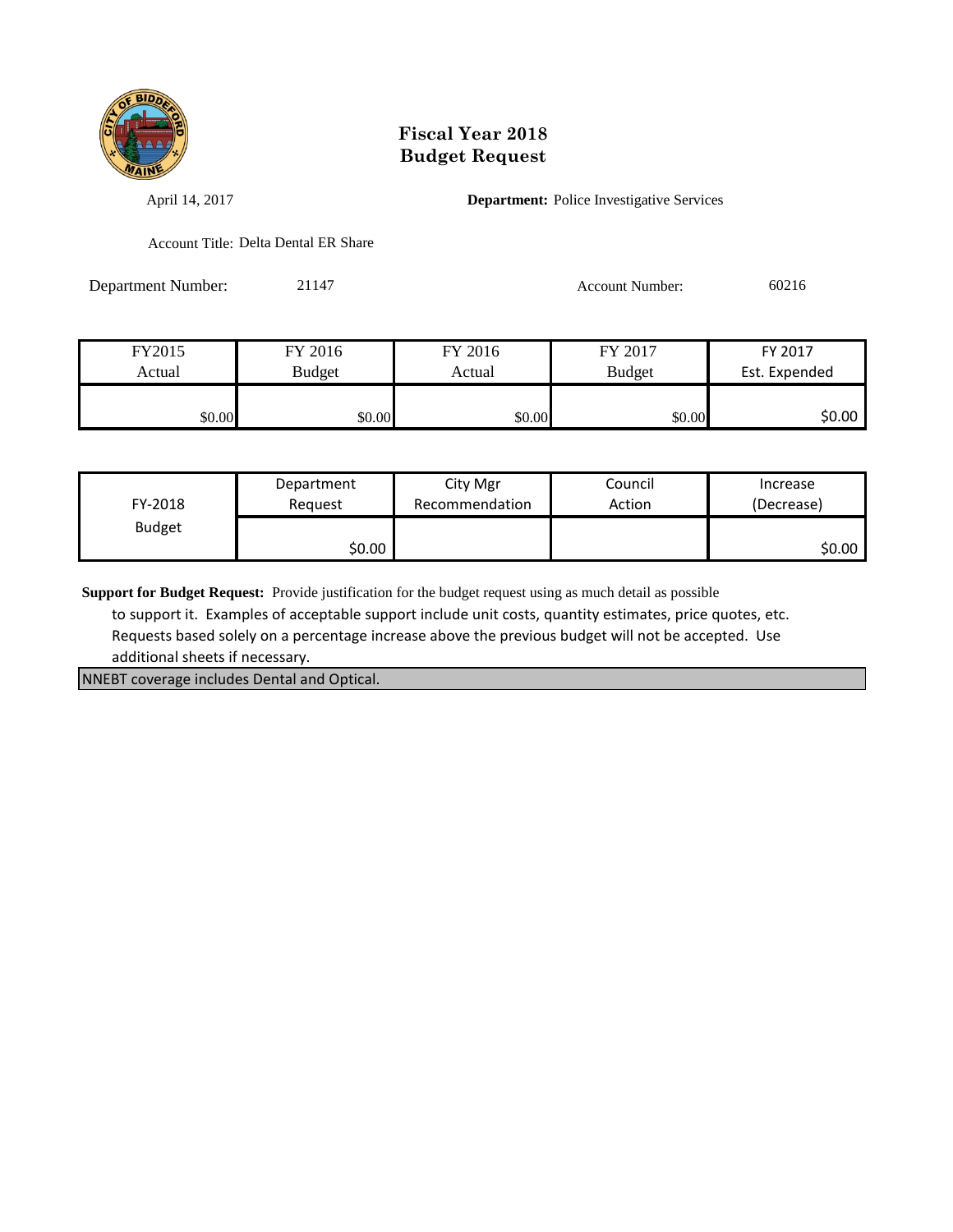

April 14, 2017 **Department:** Police Investigative Services

Account Title: RHSA Plan ER Share

Department Number: 21147 Account Number: 60217

| FY2015 | FY 2016 | FY 2016  | FY 2017       | FY 2017       |
|--------|---------|----------|---------------|---------------|
| Actual | Budget  | Actual   | <b>Budget</b> | Est. Expended |
|        |         |          |               |               |
| \$0.00 | \$0.00  | \$330.00 | \$1,560.00    | \$1,560.00    |

| FY-2018       | Department | City Mgr       | Council | Increase   |
|---------------|------------|----------------|---------|------------|
|               | Reauest    | Recommendation | Action  | (Decrease) |
| <b>Budget</b> | \$1,560.00 | \$1,560.00     |         | \$0.00     |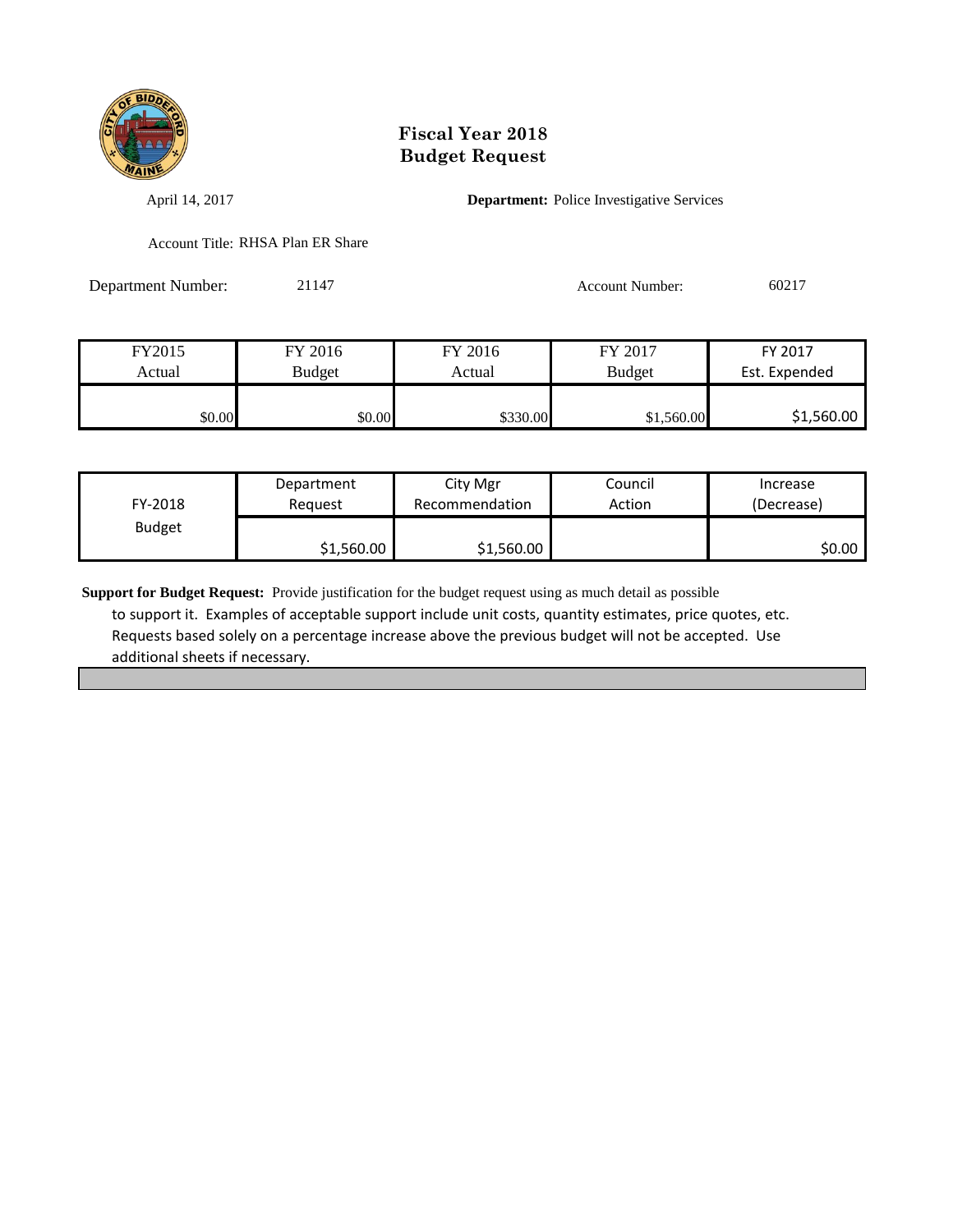

April 14, 2017 **Department:** Police Investigative Services

Account Title: Clothing/Uniforms Expense

Department Number: 21147 Account Number: 60230

| FY2015     | FY 2016       | FY 2016    | FY 2017       | FY 2017       |
|------------|---------------|------------|---------------|---------------|
| Actual     | <b>Budget</b> | Actual     | <b>Budget</b> | Est. Expended |
|            |               |            |               |               |
| \$3,100.00 | \$4,500.00    | \$3,385.55 | \$5,400.00    | \$5,400.00    |

| FY-2018       | Department | City Mgr       | Council | Increase   |
|---------------|------------|----------------|---------|------------|
|               | Reauest    | Recommendation | Action  | (Decrease) |
| <b>Budget</b> | \$5,400.00 | \$5,400.00     |         | \$0.00     |

**Support for Budget Request:** Provide justification for the budget request using as much detail as possible

 to support it. Examples of acceptable support include unit costs, quantity estimates, price quotes, etc. Requests based solely on a percentage increase above the previous budget will not be accepted. Use additional sheets if necessary.

Clothing reimbursement for 9 employees @ \$600 each.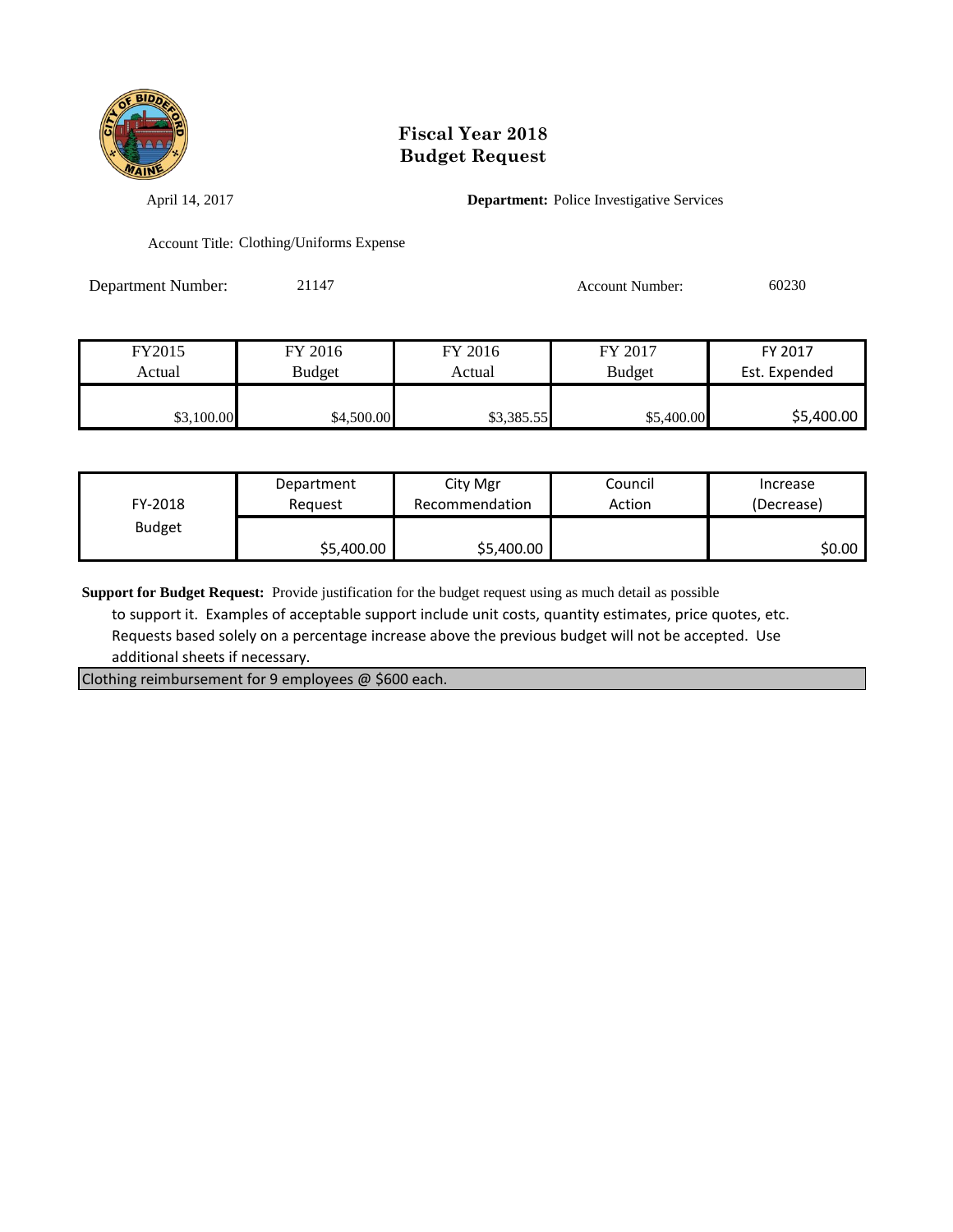

April 14, 2017 **Department:** Police Investigative Services

Account Title: Conferences/Training Expense

Department Number: 21147 Account Number: 60251

| FY2015     | FY 2016       | FY 2016    | FY 2017       | FY 2017       |
|------------|---------------|------------|---------------|---------------|
| Actual     | <b>Budget</b> | Actual     | <b>Budget</b> | Est. Expended |
|            |               |            |               |               |
| \$1,849.00 | \$2,000.00    | \$1,589.00 | \$2,000.00    | \$2,000.00    |

| FY-2018       | Department | City Mgr       | Council | Increase   |
|---------------|------------|----------------|---------|------------|
|               | Reauest    | Recommendation | Action  | (Decrease) |
| <b>Budget</b> | \$2,000.00 | \$1,500.00     |         | (\$500.00) |

**Support for Budget Request:** Provide justification for the budget request using as much detail as possible

 to support it. Examples of acceptable support include unit costs, quantity estimates, price quotes, etc. Requests based solely on a percentage increase above the previous budget will not be accepted. Use additional sheets if necessary.

Ongoing professional in-service training.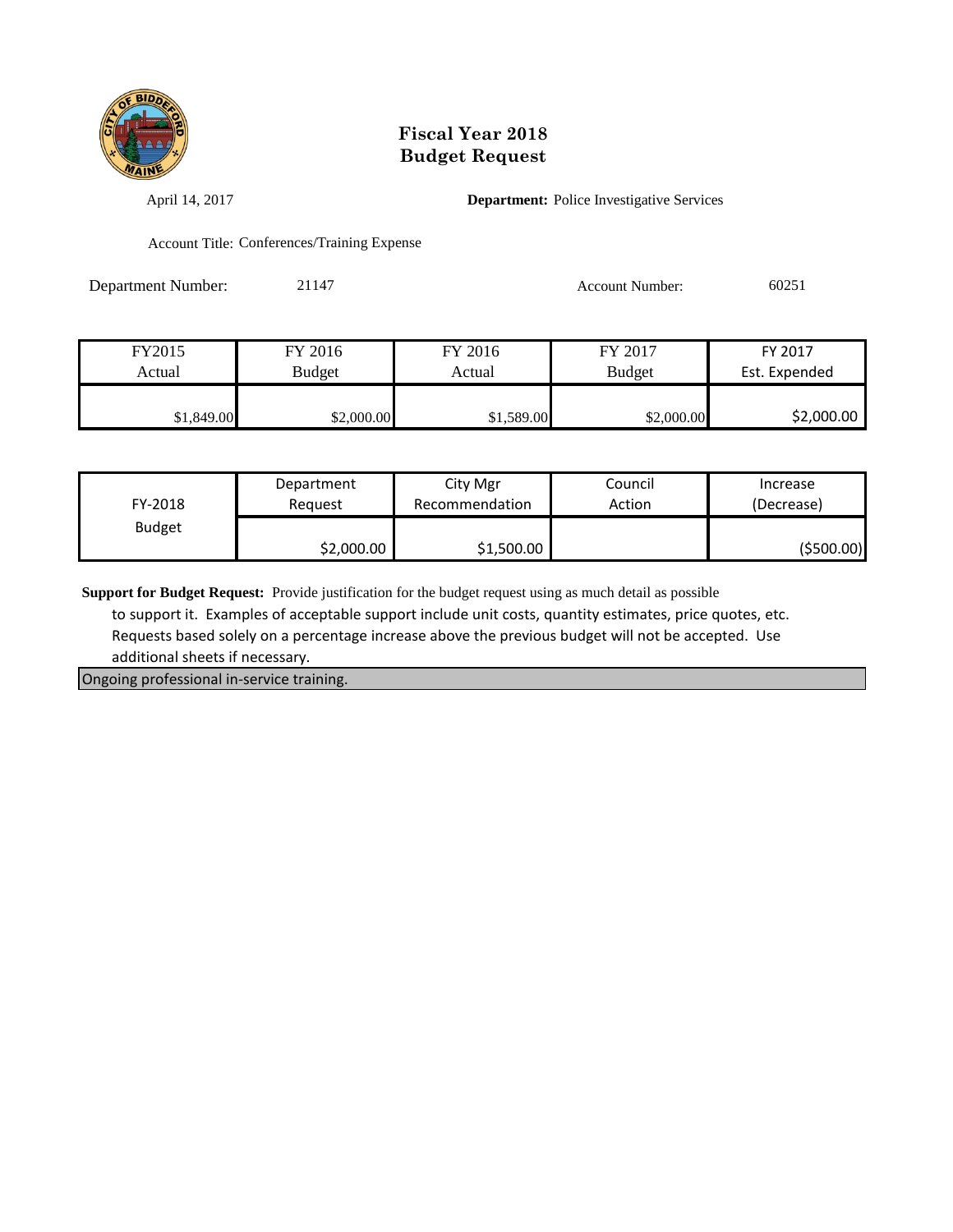

April 14, 2017 **Department:** Police Investigative Services

Account Title: Dues/Memberships Expense

Department Number: 21147 Account Number: 60256

| FY2015   | FY 2016       | FY 2016  | FY 2017       | FY 2017       |
|----------|---------------|----------|---------------|---------------|
| Actual   | <b>Budget</b> | Actual   | <b>Budget</b> | Est. Expended |
|          |               |          |               |               |
| \$400.00 | \$250.00      | \$325.00 | \$250.00      | \$250.00      |

| FY-2018       | Department | City Mgr       | Council | Increase   |
|---------------|------------|----------------|---------|------------|
|               | Reauest    | Recommendation | Action  | (Decrease) |
| <b>Budget</b> | \$250.00   | \$250.00       |         | \$0.00     |

**Support for Budget Request:** Provide justification for the budget request using as much detail as possible

 to support it. Examples of acceptable support include unit costs, quantity estimates, price quotes, etc. Requests based solely on a percentage increase above the previous budget will not be accepted. Use additional sheets if necessary.

Polygraph Examiner membership fees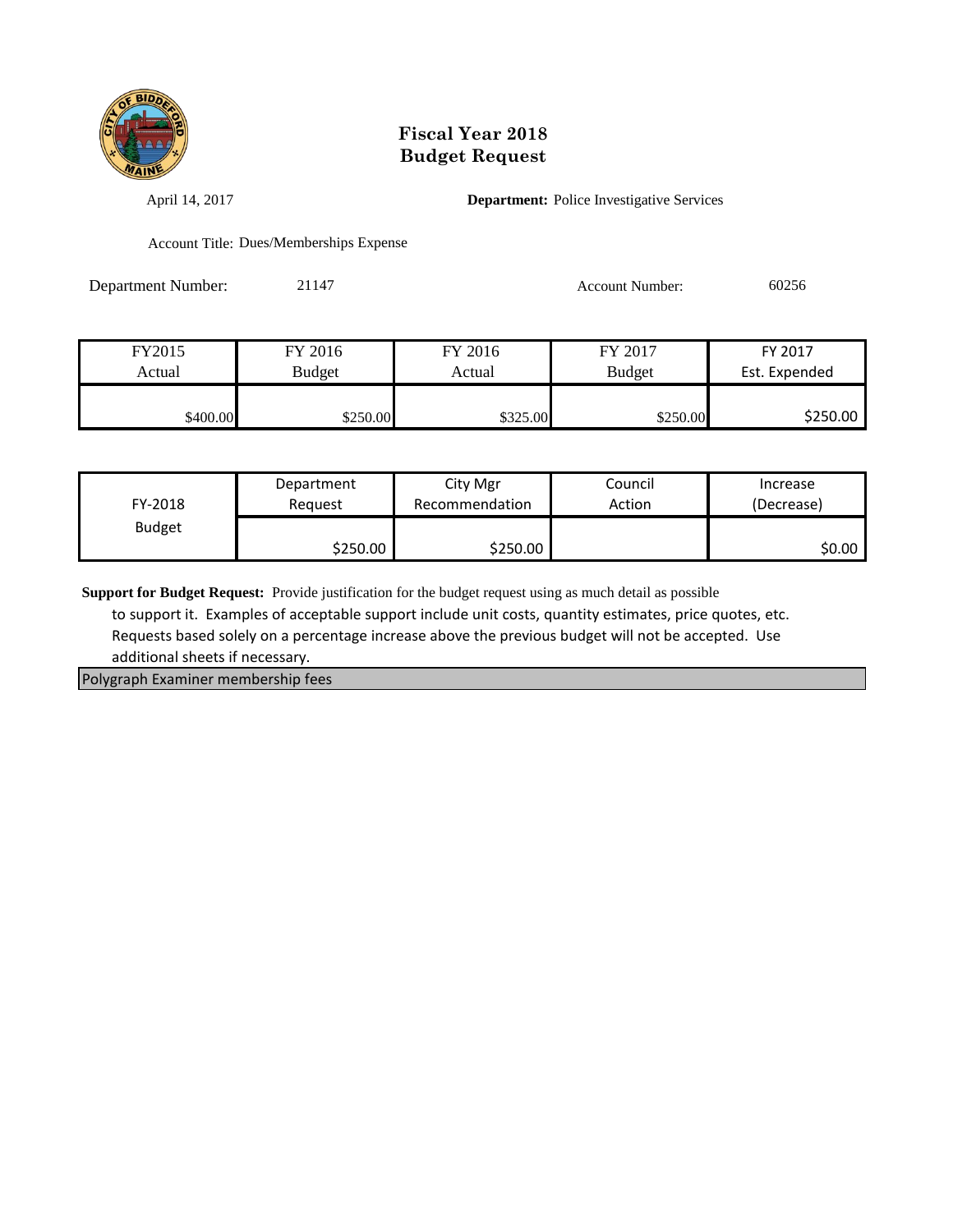

April 14, 2017 **Department:** Police Investigative Services

Account Title: Admin/Office Supp/Eqt Non-Cap

Department Number: 21147 Account Number: 60500

| FY2015     | FY 2016    | FY 2016    | FY 2017       | FY 2017       |
|------------|------------|------------|---------------|---------------|
| Actual     | Budget     | Actual     | <b>Budget</b> | Est. Expended |
|            |            |            |               |               |
| \$2,719.34 | \$2,500.00 | \$2,378.54 | \$2,500.00    | \$2,500.00    |

| FY-2018       | Department | City Mgr       | Council | Increase   |
|---------------|------------|----------------|---------|------------|
|               | Reauest    | Recommendation | Action  | (Decrease) |
| <b>Budget</b> | \$2,500.00 | \$2,500.00     |         | \$0.00     |

**Support for Budget Request:** Provide justification for the budget request using as much detail as possible

 to support it. Examples of acceptable support include unit costs, quantity estimates, price quotes, etc. Requests based solely on a percentage increase above the previous budget will not be accepted. Use additional sheets if necessary.

Office supplies